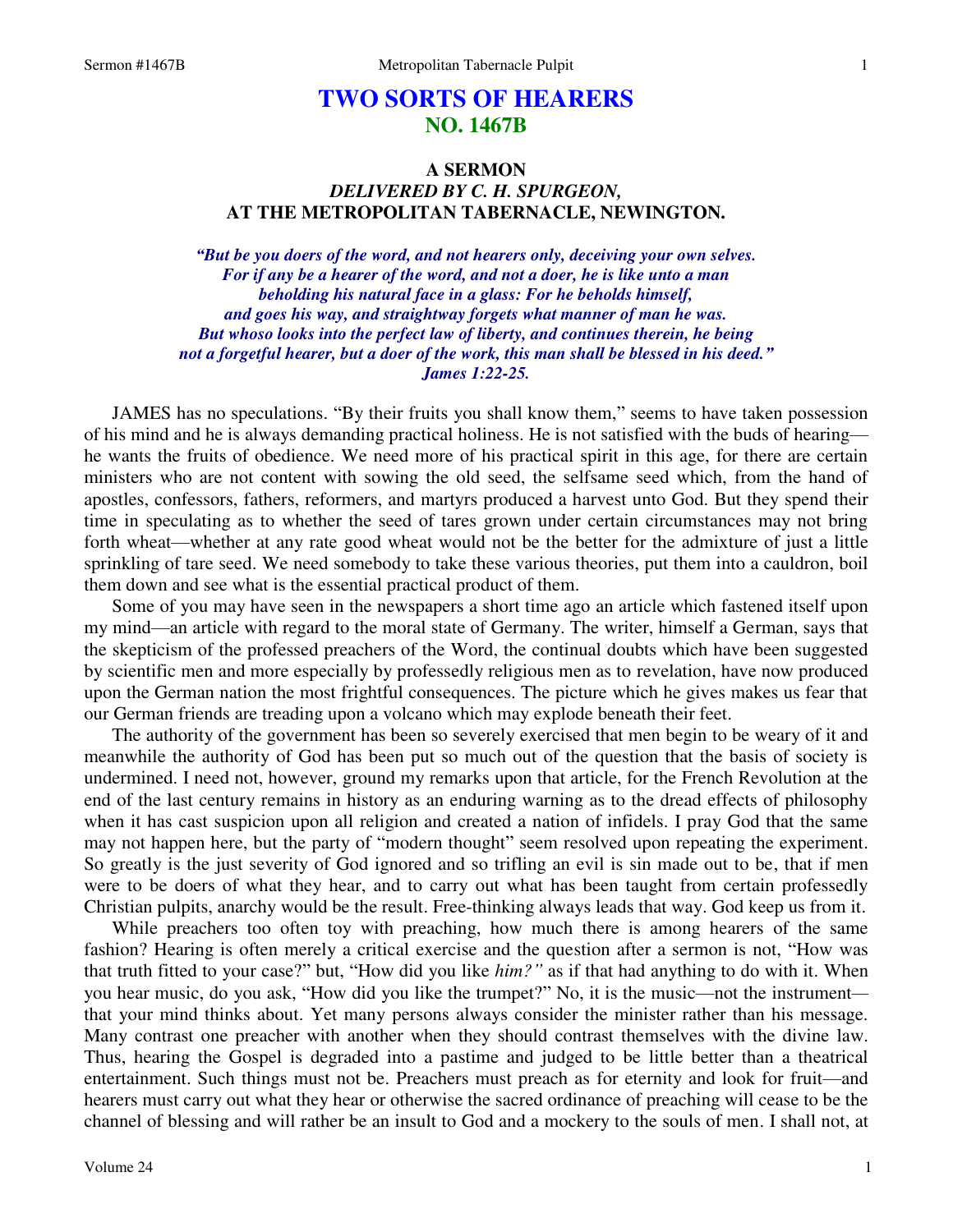any very great length, but I hope with much earnestness, speak of two classes of hearers—the first, *the unblessed class* and the second, *the class who,* according to the text, *are blessed in their deed.*

**I.** First, THE UNBLEST CLASS.

2

 They are hearers, but they are described as *hearers who are not doers*. They hear—some of them pretty regularly, others of them only now and then just to while away an hour—and they hear with considerable attention, because they appreciate good speaking. They are interested in doctrine, perhaps having some little knowledge of the Christian system, and they like to discuss a point or two. Moreover, they are anxious to be able to say that they heard such a one preach, of whom his fame has gone abroad. But as to doing what they hear, that has not entered their minds.

 They have heard a sermon on repentance, but they have not repented. They have heard the Gospel cry, "Believe!" but they have not believed. They know that he who believes purges himself from his old sins, yet they have had no purging, but abide as they were. Now, if I address such, let me say to them—it is clear that you are and must be unblest. Hearing of a feast will not fill you. Hearing of a brook will not quench your thirst. The information that there is gold in the Bank of England will not enrich you—you need cash in your own pocket. The knowledge that there is a shelter from the storm will not save the ship from the tempest. The information that there is a cure for a disease will not make the sick man whole. No, gifts must be grasped, blessings must be appropriated and made use of, if they are to be of any value to us. O sirs, you know what you should do, but you have not done it! You have been halfinclined to attend to eternal things, but you have let them go and so you are still among those unblest hearers who hear in vain.

 Next, these hearers are described as *deceiving themselves*. "Deceiving your own selves," says James. What did they deceive themselves about? Why, probably they thought they were considerably better for being hearers—much to be commended and sure to get a blessing. They would not have been happy if they had not heard the Word on Sunday and they look with disgust upon their neighbors who make nothing of the Sabbath. They themselves are very superior people because they are regular church-goers or chapel-goers. They have a sitting, a hymnbook, and a Bible—is not that a good deal?

 If they stayed away from a place of worship for a month, they would be very uneasy, but though they do not believe that going to a place of worship will save them, yet it quiets their conscience and they feel themselves more at ease. I should like to feed you for a month on your theory. I would rattle the plates in your ears and see whether you would be fed. I would not accommodate you with a bed at night. Why should I? I would preach you a discourse upon the benefit of sleep. Nor need I even give you a room to occupy—I would read you an eloquent dissertation upon domestic architecture and show you what a house should be. You would very soon quit my door and call me inhospitable, if I gave you music instead of meat, and yet you deceive yourselves with the notion that merely hearing about Jesus and His great salvation has made you better men.

 Or perhaps the deceit runs in another line—you foster the idea that the stern truths which you hear do not apply to you. Sinners? Yes, certainly—the preacher addresses sinners and they may get good out of it—but *you* are not a sinner, at least not in any special sense so as to need looking after. Repentance? Most people ought to repent, but you do not see any reason why *you* should repent. Looking to Christ for salvation? "Excellent doctrine," you say, "excellent doctrine!" But, somehow, *you* do not look to Him for salvation.

 Here is the scriptural verdict upon this opinion of yours—"Deceiving your own selves." The Gospel does not deceive you, it tells you, "You must be born again, you must believe in Jesus Christ or be lost." The preacher does not deceive you. He never said half a word to support the notion that coming to this place would be of any service to you unless you would yield your hearts to Christ. No, he has learnt to speak plain English about such matters. You deceive your own selves if, being hearers and not doers, you derive comfort from that which you hear.

 And then, again, according to our text, *these people are superficial hearers*. They are said to be like a man who sees his natural face in a glass. Now, even a casual hearer will often find the preaching of the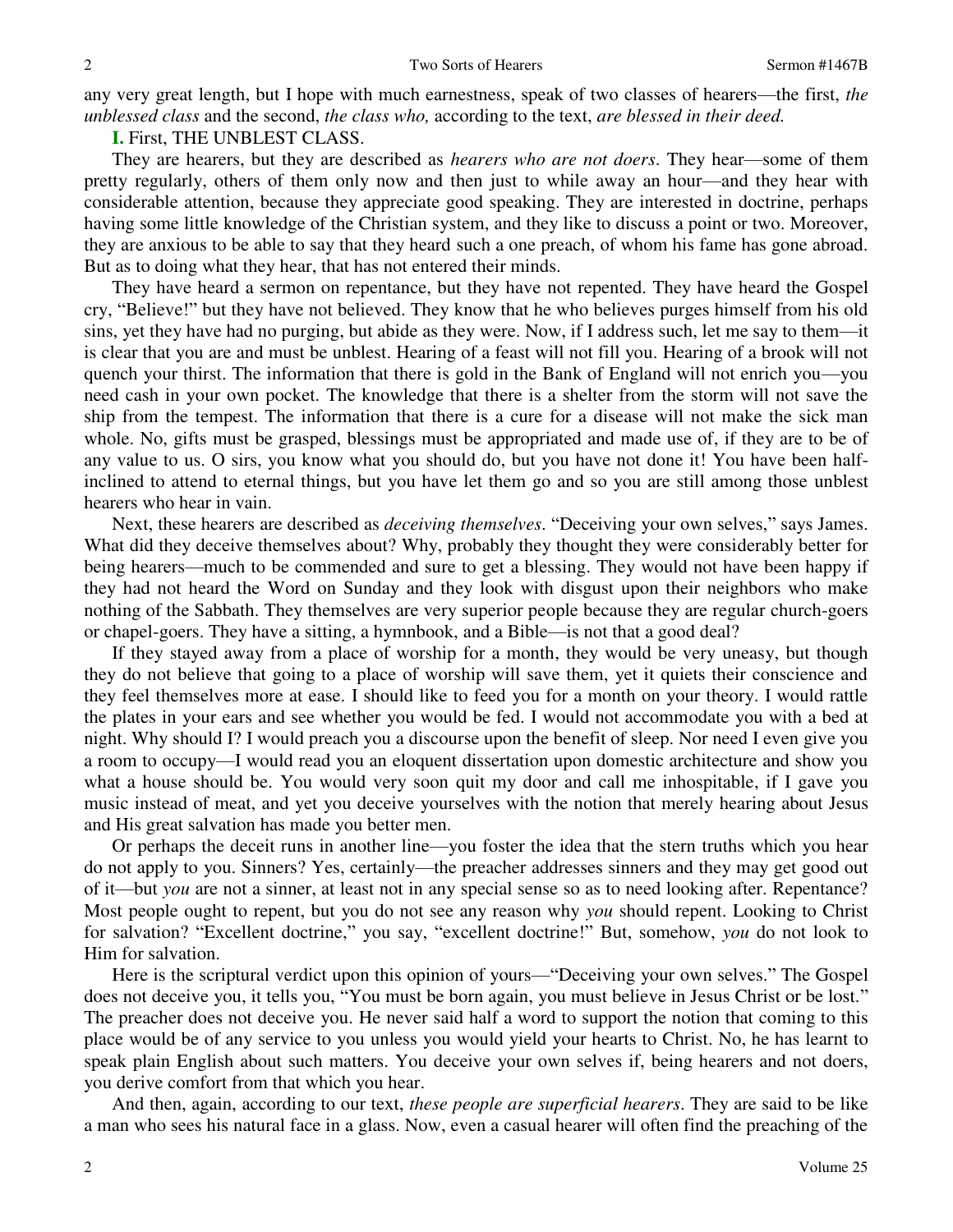Gospel to be like looking in a glass and seeing himself. When a glass was first exhibited to some fresh discovered Negro tribe, the chieftain as he sees himself is perfectly astonished. He looks, and looks again, and cannot make it out.

 So is it in the preaching of the Word—the man says, "Why, those are my words. That is my way of feeling." I have often known hearers exclaim, "Why, that is the very expression I used as I was coming along." They feel like her of old who said, "Come, see a man which told me all things that ever I did." Such a person reads his Bible and he says, "Come, see a book which tells me all things that I ever did. Is not this God's book?" The fact is that the Word of God is a discerner of the thoughts and intents of the heart.

 As you have seen hanging up in the butcher's shop the carcasses of animals cut right down the center, so the Word of God is "quick and powerful, piercing to the dividing of soul and spirit, of joints and marrow." It opens up a man to himself and makes him see himself. He is quite astonished and cannot make it out. I have no doubt many of you who are unconverted here have felt this under a searching sermon.

When you have been reading the Scriptures you have been perfectly astonished at the way in which you have been revealed to yourselves—but it has been superficial work. If a man looks at himself in a glass and then puts down the mirror and goes his way, he has made but very poor use of it, for it was intended to lead him to remove spots and improve his personal appearance by washing. Looking in the glass and noticing a black mark on your forehead is mere child's play if you do not wash the spot away.

 To see yourself as God would have you see yourself in the glass of Scripture is something, but you must afterwards go to Christ for washing or your looking is very superficial work. God grant that if you are made to feel the revealing power of the Word of God you may at once come to the practical point and "wash and be clean."

 The text accuses these persons of being *hasty hearers—*"he beholds himself and goes his way." They hear a sermon and they are off. They never give the Word time to operate—they are back to business, back to talk and idle chit-chat the moment the service ends. Inquirers' meetings are often eminently useful because they give people a little opportunity to think over what they have heard—while much of hearing is not followed up with thought and so it is ineffectual.

 We get much more out of meditation than out of hearing. Like the cattle, we must chew the cud if we would get nutriment from spiritual food, but few do this. It is a great mercy for us, considering the quantity of nonsense there is in the world, that we have two ears so that we can let idle words go in one ear and out the other. But it is a great pity that we should use those two ears in such a way in reference to the Word of God. Let it have a lodgment, dear friend. Do not let the Gospel come in one ear and out the other. How are you to prevent it? Why let it come in both ears. Let it have two roads right down to the soul and shut your ears when the truth has thoroughly entered in and compel it to abide in the chamber of your soul.

 How much of blessing would come to men if they carried the Word home with them. If they took the text to pieces, weighed it, considered it, and prayed for a personal application of it. Then they would become spiritually wise by the teaching of the Holy Ghost. But alas, they are hasty hearers—they look in the glass and go their way.

 One other thing is said about them, namely, that they are *very forgetful hearers—*they forget what manner of men they are. They have heard the discourse and that is the end of it. You know the story of Donald's coming home a little sooner from church than usual and his wife inquiring, "What! Donald! Is the sermon all done?" He replied, "No, no, it is all *said*, but it has not begun to be done yet." But while it has not begun to be done, it often happens that the sermon has ended with many hearers. They have listened to it, but it has ran through them like water through a sieve and they will recollect no more of it till the judgment day.

 There is no sin in having a bad memory, but there is great sin in refusing at once to obey the Gospel. If you cannot recollect the text or even remember the subject tomorrow morning, I shall not blame you,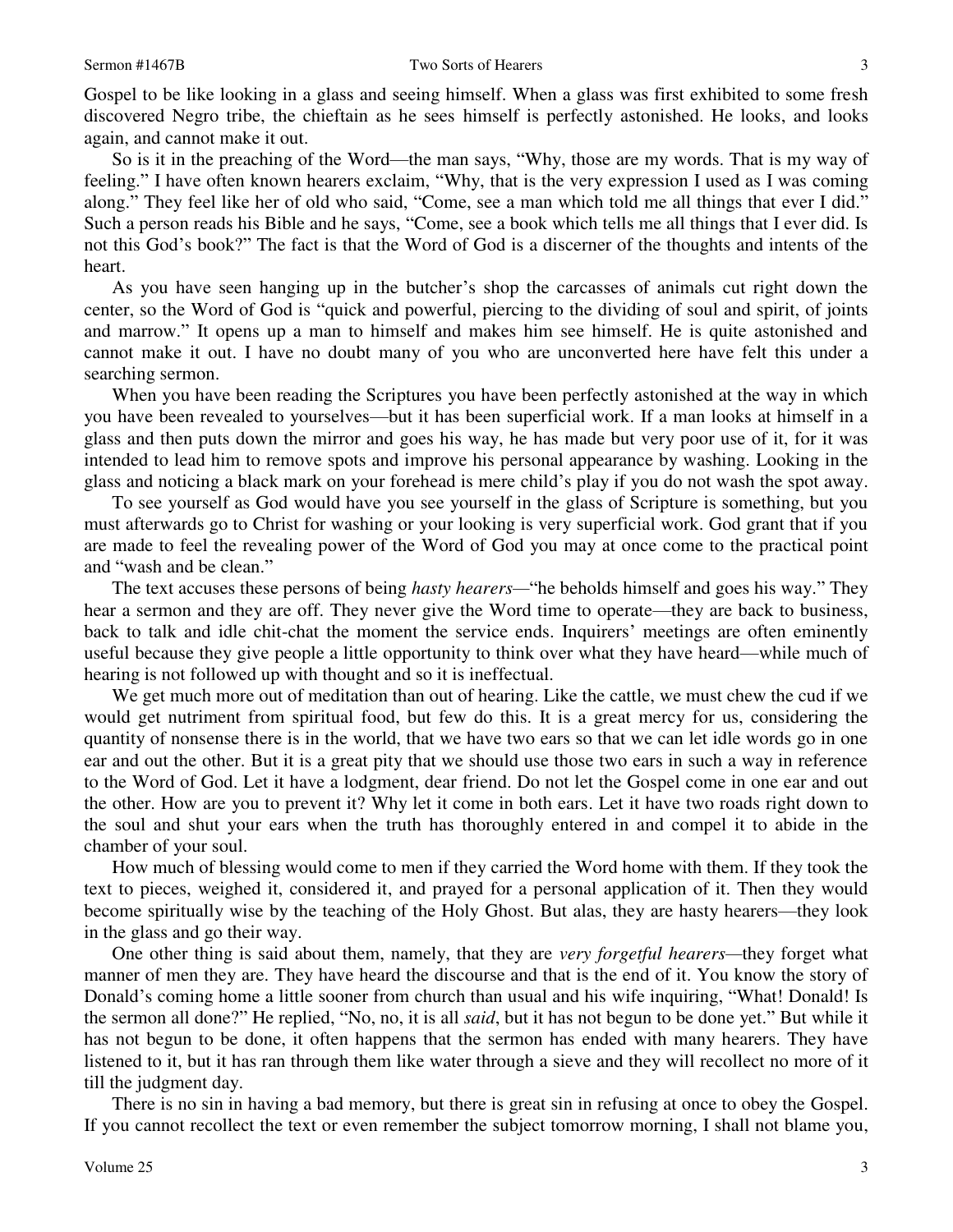but the recollection of the spirit of the whole thing, the drinking in and absorption into yourself of the truth—that is the main matter and the carrying of the truth into practice is the essence of the business.

 That traveling dealer did well who, while listening to Mr. William Dawson, when he was speaking about dishonesty, stood up in the midst of the congregation and broke a certain yard measure with which he had been in the habit of cheating his customers. That woman did well who said that she forgot what the preacher talked about, but she remembered to burn her bushel when she got home, for that too had been short in measure.

 Never mind about remembering the sermon if you remember at once to practice it. You may forget the words in which the truth was couched, if you will, but let it purify your life. It reminds me of the gracious woman who used to earn her living by washing wool. When her minister called upon her and asked her about his sermon and she confessed that she had forgotten the text, he said, "What good could it have done you?" She took him into her back place where she was carrying on her trade. She put the wool into a sieve and then pumped on it. "There, sir," she said, "your sermon is like that water. It runs through my mind, sir, just as the water runs through the sieve. But then the water washes the wool, sir, and so the good Word washes my soul." David, in the one hundred and third psalm, speaks of those who remember the Lord's commandments *to do* them—and that is the best of memory. Mind that you have it.

 Thus I have described certain hearers and I fear we have many such in all congregations—admiring hearers, affectionate hearers, attached hearers—but all the while unblest hearers because they are not doers of the work. We have wondered how it was that they never confessed themselves to be followers of Christ, but we suspect that they have never made such a confession because it would not be true. And yet they are very good, very kind, helpful to a good cause, and their lives are very upright and commendable, but we grieve that they are not decided Christians. One thing they lack—they have no faith in Christ.

 It does surprise me how some of you can be so favorable to everything that has to do with divine things and yet have no personal share in the good treasure. What would you say of a cook who prepared dinners for other people and yet died of starvation? Foolish cook, you say. Foolish hearer, say I. Are you going to be like Solomon's friends, the Tyrians, who helped to build the temple and yet went on worshipping their idols? Sirs, are you going to look on at the table of mercy, and admire it, and yet refuse its provisions? Does it give you a thrill of pleasure to see so many taken from the highways and the hedges and brought in, and will you stand outside and never partake yourself?

 I always pity the poor little boys on a cold winter night who stand outside a steaming cook shop window and look in and see others feasting, but have none themselves. I cannot understand you. All things are ready and you are bid and persuaded to come—and yet you are content to perish with hunger. I pray you think of yourselves and I ask the Spirit of God to make you doers of the Word and not hearers only, deceiving your own selves.

**II.** But, now, a few minutes for those who are BLESSED HEARERS—those who get the blessing.

Who are they? They are described in the twenty-fifth verse—"But whoso looks into the perfect law of liberty, and continues therein, he being not a forgetful hearer, but a doer of the work, this man shall be blessed in his deed."

 Now, notice that this hearer who is blest is, first of all, *an earnes*t, *eager, humble hearer*. Note the expression. He does not look *upon* the law of liberty and go his way, but he looks *into* it. It is the same word which is used in the passage, "which things the angels desire to look into," and the Greek seems to imply a sort of stooping down to look intently into a thing.

 Thus is it with the hearer who obtains the blessing—he hears of the Gospel and he says, "I will look into this. There is a something here worth attention." He stoops and becomes a little child that he may learn. He searches as men do who are looking after diamonds or gold. "I will look into it," he says. "My mother used to tell me that there was something charming in it and my father died triumphantly through the influence of it—I will investigate it. It shall not be for want of examination that I let it slip."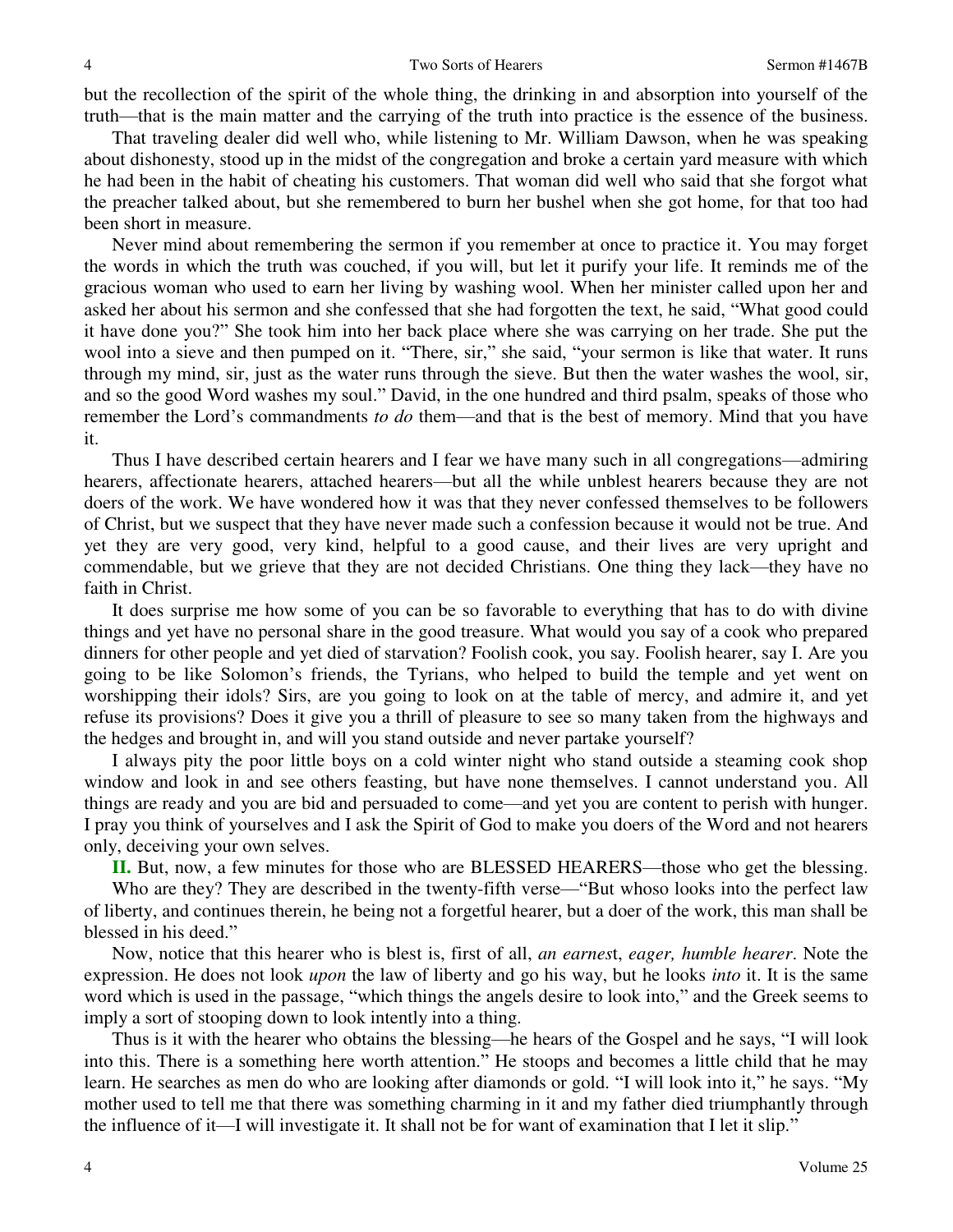## Sermon #1467B Two Sorts of Hearers

 Such an individual hears intently and earnestly, laying his soul open to the influences of the truth, desiring to feel its holy power, and to practice its divine commands. That is the right kind of hearer—an earnest listener whose senses are all aroused to receive and retain all that can be learned.

 It is implied too that he is a *thoughtful, studious, searching hearer—*he looks into the perfect law. I call you back to the figure. As a man will put an insect under a glass and inspect it again and again through the microscope—looking at the wings, at each joint of the back, and at every part of the creature under his eye—so a hearer who desires a blessing looks closely into the Word. He is sacredly curious. He inquires. He pries. He asks all those who should know. He likes to get with old Christians to hear of their experience. He loves to compare spiritual things with spiritual—to dissect a text and see how it stands in relation to another—and to its own parts, for he is in earnest when he hears the Word.

 Alas, dear friends, as I have said before, many hearers are too superficial. They listen to what is said and that is the end of it—they never search for the marrow of the bones. The hearer who obtains a blessing first gives his whole heart up to attention and afterwards keeps his heart saturated with the truth by an earnest, diligent, searching study of it, and so, by the Spirit's teaching, he discovers what is the mind of God to his soul.

 Then this hearer goes further. Looking so steadily *he discovers that the Gospel is a law of liberty* and indeed it is so. Blessed is the condition of those who are free from the law of Moses and have come under law to Christ, who emancipates the soul from every form of bondage. There is no joy like the joy of pardon, there is no release like release from the slavery of sin, there is no freedom like the liberty of holiness, the liberty to draw near to God. He who hears the Gospel aright soon discovers that there is that in it which will remove every fetter from his soul. He looks and looks, and at last loves that perfect law of liberty which sets his heart at large to run in the way of God's commands. Would God that all of you understood it and had a share in its benefits. This is the man who is blest while he hears.

 But it is added that *he continues therein*. If you hear the Gospel and it does not bless you, hear it again. If you have read the Word of God and it has not saved you, read it again. It is able to save your soul. Have you been searching through one gracious, earnest book and did it not seem to fit your case? Try another. Oh, if men would search for salvation as they search after hidden treasure they would not be long before they found it.

 I remember, when I was seeking Christ, how I read through Doddridge's, "Rise and Progress of Religion" with an avidity such as I showed when as a boy I read some merry tale, for I devoured each page greedily. When I had done with Doddridge, I read Baxter's, "Call to the Unconverted," which did me good, but yielded me no comfort. I read each page and drank in every word, though the book was exceedingly bitter to me. I wanted Christ and if I could find Him, and eternal life through Him, it did not matter to me how often my eyes grew weary with want of sleep while reading.

 Oh, if you come to that—that you must have Jesus—*you shall have Him*. If your soul is brought to feel that you will search heaven and earth through, if needful, but you will find the Savior, that Savior will soon appear to you. The hearer who gains salvation, "looks into the perfect law of liberty," *and continues therein.* 

Lastly, it is added that this man is not a forgetful hearer, but *a doer of the Word* and he shall be blessed in his deed.

 Is he bidden to pray? He prays as best he can. Is he bidden to repent? He asks God to enable him to repent. Is he bidden to believe? He says, "Lord, I believe: help you my unbelief." He turns everything that he hears into practice. I wish that we had thousands of hearers of that sort. I remember reading of a certain person who heard of giving a tenth of our substance to God. "Well," said he, "that is right and I will do it." And he kept his promise.

 He heard that Daniel drew near to God three times a day in prayer. He said, "That is right. I will do it." And he practiced a threefold approach to the throne of grace each day. He made it a rule every time he heard of something that was excellent to practice it at once. Thus he formed holy habits and a noble character, and became a blest hearer of the Word.